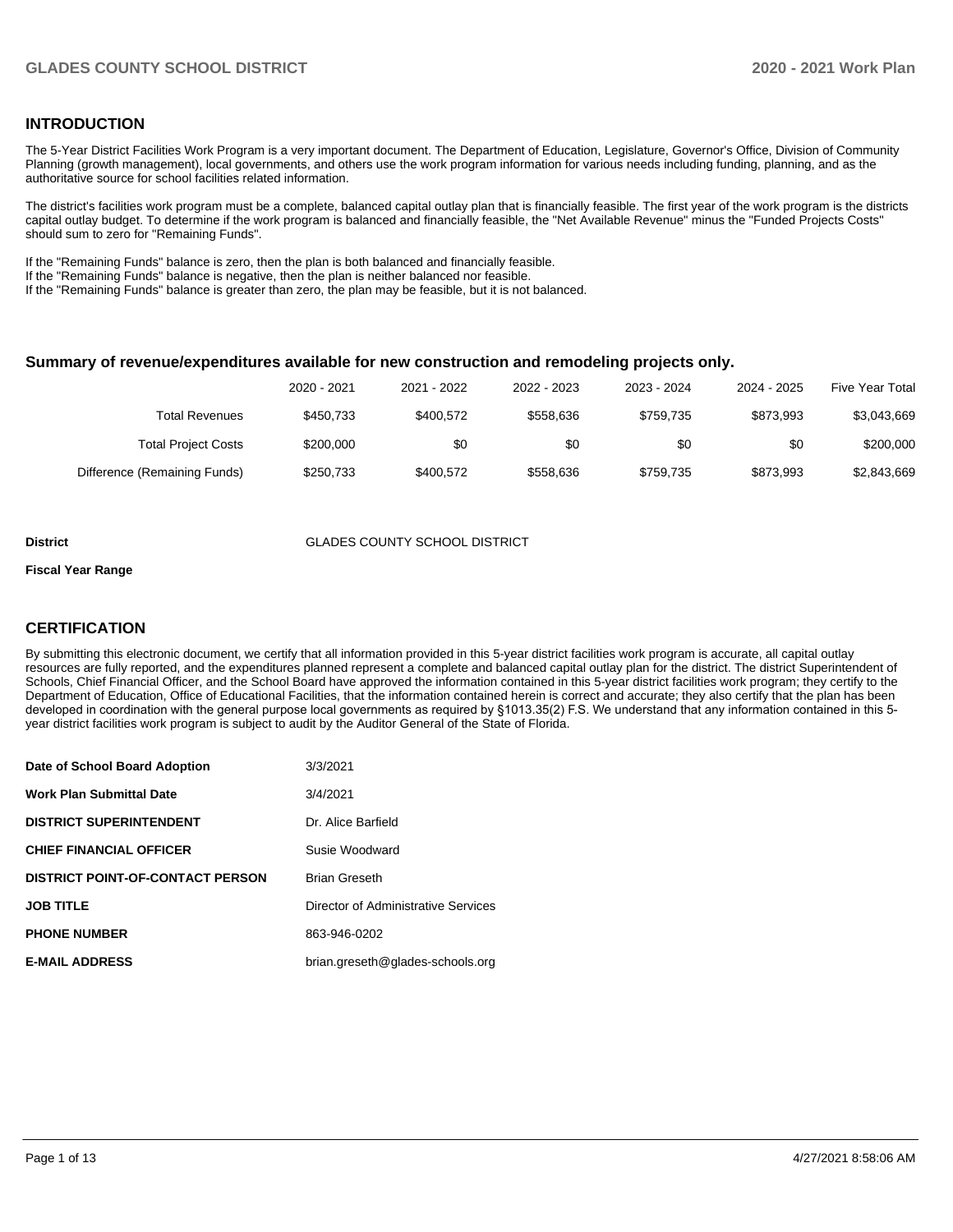# **Expenditures**

## **Expenditure for Maintenance, Repair and Renovation from 1.50-Mills and PECO**

Annually, prior to the adoption of the district school budget, each school board must prepare a tentative district facilities work program that includes a schedule of major repair and renovation projects necessary to maintain the educational and ancillary facilities of the district.

|                                  | <b>Item</b>                                                                                                                                             | 2020 - 2021<br><b>Actual Budget</b> | 2021 - 2022<br>Projected | 2022 - 2023<br>Projected | 2023 - 2024<br>Projected | 2024 - 2025<br>Projected | <b>Total</b> |  |  |  |
|----------------------------------|---------------------------------------------------------------------------------------------------------------------------------------------------------|-------------------------------------|--------------------------|--------------------------|--------------------------|--------------------------|--------------|--|--|--|
| <b>HVAC</b>                      |                                                                                                                                                         | \$110,000                           | \$80,000                 | \$80,000                 | \$80,000                 | \$80,000                 | \$430,000    |  |  |  |
| Locations:                       | GLADES SUPERINTENDENT'S OFFICE, MOORE HAVEN ELEMENTARY, MOORE HAVEN MIDDLE/SENIOR HIGH, WEST GLADES<br><b>ELEMENTARY</b>                                |                                     |                          |                          |                          |                          |              |  |  |  |
| Flooring                         |                                                                                                                                                         | \$15,000                            | \$10.000                 | \$10,000                 | \$10,000                 | \$10,000                 | \$55,000     |  |  |  |
| Locations:                       | GLADES SUPERINTENDENT'S OFFICE, MOORE HAVEN ELEMENTARY, MOORE HAVEN MIDDLE/SENIOR HIGH, WEST GLADES<br><b>ELEMENTARY</b>                                |                                     |                          |                          |                          |                          |              |  |  |  |
| Roofing                          |                                                                                                                                                         | \$15,000                            | \$200.000                | \$200.000                | \$40,000                 | \$40,000                 | \$495.000    |  |  |  |
| Locations:                       | GLADES SUPERINTENDENT'S OFFICE, MOORE HAVEN ELEMENTARY, MOORE HAVEN MIDDLE/SENIOR HIGH, WEST GLADES<br><b>ELEMENTARY</b>                                |                                     |                          |                          |                          |                          |              |  |  |  |
| Safety to Life                   |                                                                                                                                                         | \$10,000                            | \$10,000                 | \$10,000                 | \$10,000                 | \$10,000                 | \$50,000     |  |  |  |
|                                  | Locations: GLADES SUPERINTENDENT'S OFFICE, MOORE HAVEN ELEMENTARY, MOORE HAVEN MIDDLE/SENIOR HIGH, TRANSPORTATION<br>FACILITY, WEST GLADES ELEMENTARY   |                                     |                          |                          |                          |                          |              |  |  |  |
| Fencing                          |                                                                                                                                                         | \$65,000                            | \$65,000                 | \$35,000                 | \$10,000                 | \$10,000                 | \$185.000    |  |  |  |
| Locations:                       | GLADES SUPERINTENDENT'S OFFICE, MOORE HAVEN ELEMENTARY, MOORE HAVEN MIDDLE/SENIOR HIGH, TRANSPORTATION<br>FACILITY, WEST GLADES ELEMENTARY              |                                     |                          |                          |                          |                          |              |  |  |  |
| Parking                          |                                                                                                                                                         | \$5.000                             | \$20,000                 | \$20,000                 | \$20,000                 | \$20,000                 | \$85,000     |  |  |  |
| Locations:                       | GLADES SUPERINTENDENT'S OFFICE, MOORE HAVEN ELEMENTARY, MOORE HAVEN MIDDLE/SENIOR HIGH, TRANSPORTATION<br><b>FACILITY, WEST GLADES ELEMENTARY</b>       |                                     |                          |                          |                          |                          |              |  |  |  |
| Electrical                       |                                                                                                                                                         | \$10,000                            | \$10.000                 | \$10,000                 | \$10,000                 | \$10.000                 | \$50.000     |  |  |  |
| Locations:                       | GLADES SUPERINTENDENT'S OFFICE, MOORE HAVEN ELEMENTARY, MOORE HAVEN MIDDLE/SENIOR HIGH, TRANSPORTATION<br>FACILITY, WEST GLADES ELEMENTARY              |                                     |                          |                          |                          |                          |              |  |  |  |
| Fire Alarm                       |                                                                                                                                                         | \$30,000                            | \$50,000                 | \$20,000                 | \$20,000                 | \$20,000                 | \$140,000    |  |  |  |
|                                  | Locations: GLADES SUPERINTENDENT'S OFFICE, MOORE HAVEN ELEMENTARY, MOORE HAVEN MIDDLE/SENIOR HIGH, WEST GLADES<br><b>ELEMENTARY</b>                     |                                     |                          |                          |                          |                          |              |  |  |  |
| Telephone/Intercom System        |                                                                                                                                                         | \$27,000                            | \$5,000                  | \$5,000                  | \$15,000                 | \$5,000                  | \$57,000     |  |  |  |
|                                  | Locations: GLADES SUPERINTENDENT'S OFFICE, MOORE HAVEN ELEMENTARY, MOORE HAVEN MIDDLE/SENIOR HIGH, TRANSPORTATION<br>FACILITY, WEST GLADES ELEMENTARY   |                                     |                          |                          |                          |                          |              |  |  |  |
| <b>Closed Circuit Television</b> |                                                                                                                                                         | \$20,000                            | \$15,000                 | \$15,000                 | \$15,000                 | \$15,000                 | \$80,000     |  |  |  |
| Locations:                       | GLADES SUPERINTENDENT'S OFFICE, MOORE HAVEN ELEMENTARY, MOORE HAVEN MIDDLE/SENIOR HIGH, WEST GLADES<br><b>ELEMENTARY</b>                                |                                     |                          |                          |                          |                          |              |  |  |  |
| Paint                            |                                                                                                                                                         | \$12,000                            | \$12,000                 | \$12,000                 | \$12,000                 | \$12,000                 | \$60,000     |  |  |  |
|                                  | Locations: GLADES SUPERINTENDENT'S OFFICE, MOORE HAVEN ELEMENTARY, MOORE HAVEN MIDDLE/SENIOR HIGH, WEST GLADES<br><b>ELEMENTARY</b>                     |                                     |                          |                          |                          |                          |              |  |  |  |
| Maintenance/Repair               |                                                                                                                                                         | \$55,000                            | \$55,000                 | \$55,000                 | \$55,000                 | \$55,000                 | \$275,000    |  |  |  |
|                                  | Locations:   GLADES SUPERINTENDENT'S OFFICE, MOORE HAVEN ELEMENTARY, MOORE HAVEN MIDDLE/SENIOR HIGH, TRANSPORTATION<br>FACILITY, WEST GLADES ELEMENTARY |                                     |                          |                          |                          |                          |              |  |  |  |
|                                  | <b>Sub Total:</b>                                                                                                                                       | \$374,000                           | \$532,000                | \$472,000                | \$297,000                | \$287,000                | \$1,962,000  |  |  |  |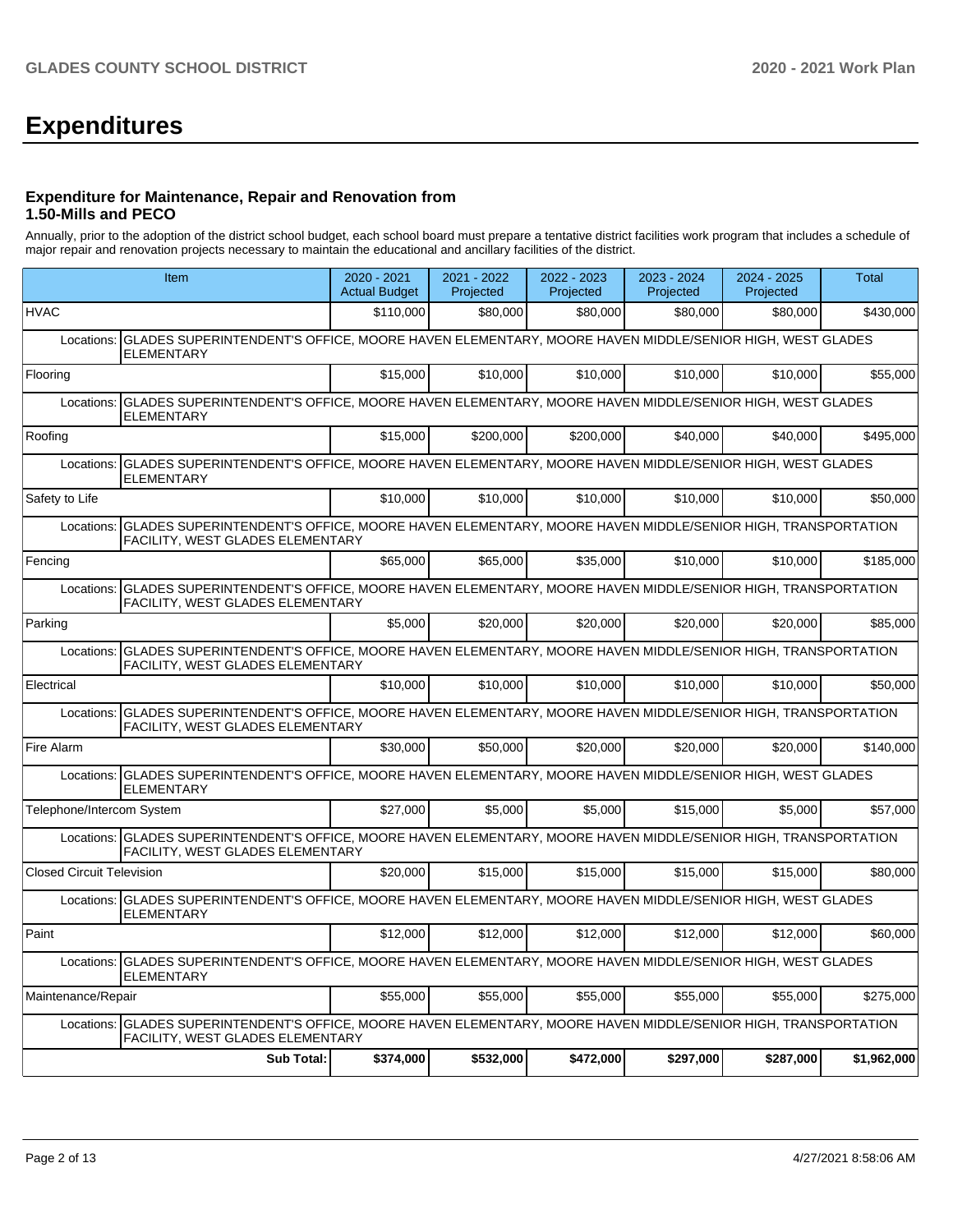## **GLADES COUNTY SCHOOL DISTRICT 2020 - 2021 Work Plan**

| IPECO.<br>Maintenance Expenditures<br>⊏∪∪ | $\sim$<br>υ∪ | $\sim$<br>υ∪ | <b>SO</b>          | ሶስ<br>υU  | ሖ<br>æО   | $\sim$<br>ΦU |
|-------------------------------------------|--------------|--------------|--------------------|-----------|-----------|--------------|
| 1.50 Mill Sub Total: İ                    | \$587,000    | \$637,000    | \$482.000 <b> </b> | \$297,000 | \$287,000 | \$2,290,000  |

| <b>Other Items</b>                                                                       | $2020 - 2021$<br><b>Actual Budget</b> | 2021 - 2022<br>Projected | 2022 - 2023<br>Projected | 2023 - 2024<br>Projected | $2024 - 2025$<br>Projected | <b>Total</b> |  |  |  |  |
|------------------------------------------------------------------------------------------|---------------------------------------|--------------------------|--------------------------|--------------------------|----------------------------|--------------|--|--|--|--|
| WGS Water plant                                                                          | \$23,000                              | \$0                      | \$10,000                 | \$0                      | \$0                        | \$33,000     |  |  |  |  |
| Locations WEST GLADES ELEMENTARY                                                         |                                       |                          |                          |                          |                            |              |  |  |  |  |
| Site Improvement (Drainage) at WGS                                                       | \$20,000                              | \$0                      | \$0                      | \$0                      | \$0                        | \$20,000     |  |  |  |  |
| Locations WEST GLADES ELEMENTARY                                                         |                                       |                          |                          |                          |                            |              |  |  |  |  |
| Site Improvement MHMHS Track                                                             | \$0                                   | \$80,000                 | \$0                      | \$0                      | \$0                        | \$80,000     |  |  |  |  |
| Locations MOORE HAVEN MIDDLE/SENIOR HIGH                                                 |                                       |                          |                          |                          |                            |              |  |  |  |  |
| <b>Bathroom Renovations</b>                                                              | \$60,000                              | \$0                      | \$0                      | \$0                      | \$0                        | \$60,000     |  |  |  |  |
| Locations GLADES SUPERINTENDENT'S OFFICE, MOORE HAVEN MIDDLE/SENIOR HIGH                 |                                       |                          |                          |                          |                            |              |  |  |  |  |
| <b>Athletic Covered Area</b>                                                             | \$40,000                              | \$0                      | \$0                      | \$0                      | \$0                        | \$40,000     |  |  |  |  |
| Locations MOORE HAVEN MIDDLE/SENIOR HIGH                                                 |                                       |                          |                          |                          |                            |              |  |  |  |  |
| <b>Panic Button Connections</b>                                                          | \$40,000                              | \$0                      | \$0                      | \$0                      | \$0                        | \$40,000     |  |  |  |  |
| Locations MOORE HAVEN ELEMENTARY, MOORE HAVEN MIDDLE/SENIOR HIGH, WEST GLADES ELEMENTARY |                                       |                          |                          |                          |                            |              |  |  |  |  |
| Collegiate High School Renovations                                                       | \$30,000                              | \$0                      | \$0                      | \$0                      | \$0                        | \$30,000     |  |  |  |  |
| Locations MOORE HAVEN MIDDLE/SENIOR HIGH                                                 |                                       |                          |                          |                          |                            |              |  |  |  |  |
| Ag. Covered Area                                                                         | \$0                                   | \$25,000                 | \$0                      | \$0                      | \$0                        | \$25,000     |  |  |  |  |
| Locations MOORE HAVEN MIDDLE/SENIOR HIGH                                                 |                                       |                          |                          |                          |                            |              |  |  |  |  |
| Total:                                                                                   | \$587,000                             | \$637,000                | \$482,000                | \$297,000                | \$287,000                  | \$2,290,000  |  |  |  |  |

# **Local 1.50 Mill Expenditure For Maintenance, Repair and Renovation**

Anticipated expenditures expected from local funding sources over the years covered by the current work plan.

| <b>Item</b>                               | 2020 - 2021<br><b>Actual Budget</b> | 2021 - 2022<br>Projected | 2022 - 2023<br>Projected | 2023 - 2024<br>Projected | 2024 - 2025<br>Projected | Total       |
|-------------------------------------------|-------------------------------------|--------------------------|--------------------------|--------------------------|--------------------------|-------------|
| Remaining Maint and Repair from 1.5 Mills | \$587,000                           | \$637,000                | \$482,000                | \$297,000                | \$287,000                | \$2,290,000 |
| Maintenance/Repair Salaries               | \$30,000                            | \$30,000                 | \$30,000                 | \$30,000                 | \$30,000                 | \$150,000   |
| <b>School Bus Purchases</b>               | \$137,000                           | \$140,000                | \$140,000                | \$140,000                | \$140,000                | \$697,000   |
| <b>Other Vehicle Purchases</b>            | \$0                                 | \$0                      | \$28,000                 | \$0                      | \$0                      | \$28,000    |
| Capital Outlay Equipment                  | \$0                                 | \$12,000                 | \$0                      | \$15,000                 | \$0                      | \$27,000    |
| Rent/Lease Payments                       | \$0                                 | \$0                      | \$0                      | \$0                      | \$0                      | \$0         |
| <b>COP Debt Service</b>                   | \$0 <sub>1</sub>                    | \$0                      | \$0                      | \$0                      | \$0                      | \$0         |
| Rent/Lease Relocatables                   | \$0                                 | \$0                      | \$0                      | \$0                      | \$0                      | \$0         |
| <b>Environmental Problems</b>             | \$0                                 | \$0                      | \$0                      | \$0                      | \$0                      | \$0         |
| s.1011.14 Debt Service                    | \$0                                 | \$0                      | \$0                      | \$0                      | \$0                      | \$0         |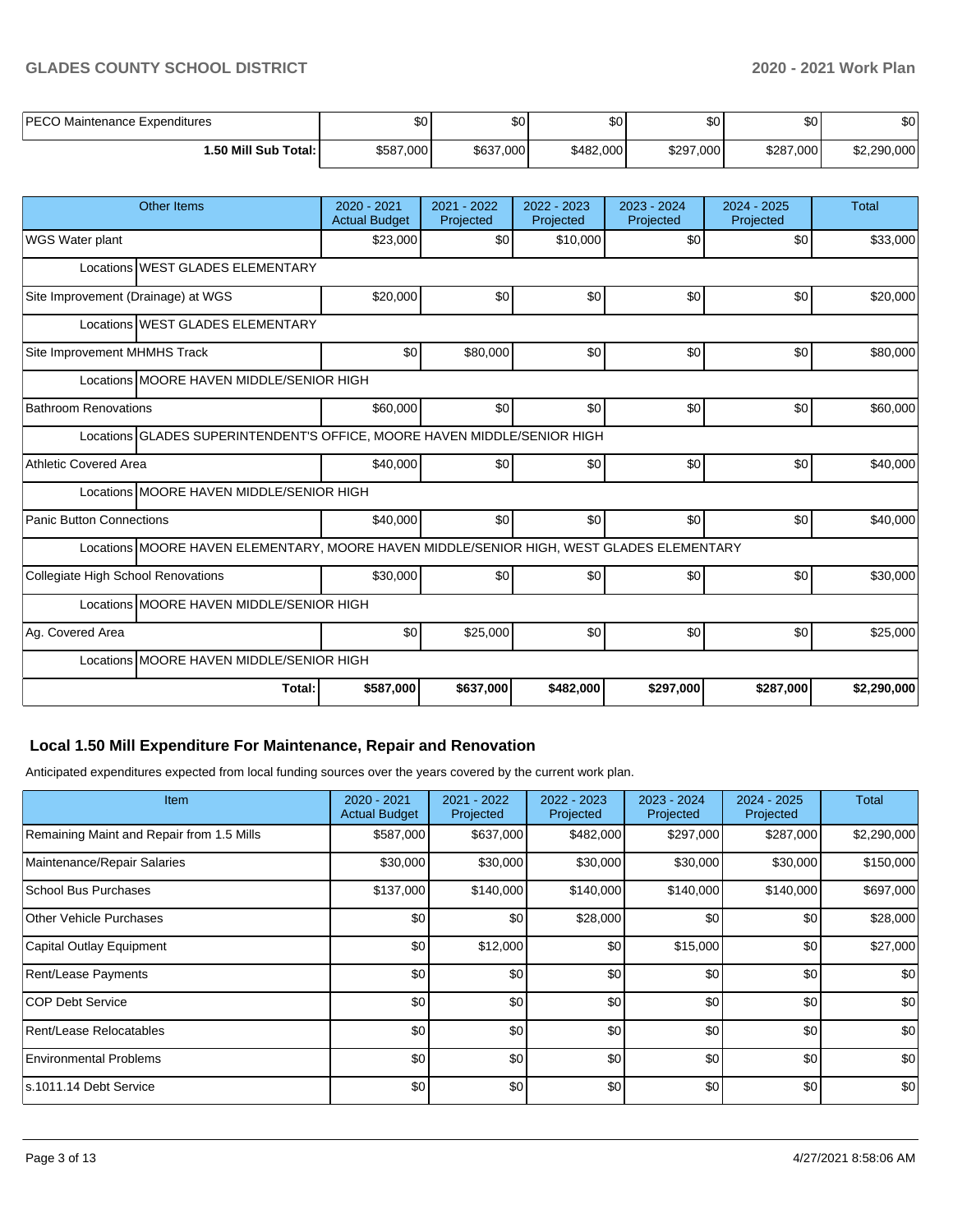| <b>Special Facilities Construction Account</b>               | \$0       | \$0         | \$0       | \$0       | \$0       | \$0         |
|--------------------------------------------------------------|-----------|-------------|-----------|-----------|-----------|-------------|
| Premiums for Property Casualty Insurance - 1011.71<br>(4a,b) | \$196,000 | \$200,000   | \$200,000 | \$200,000 | \$200,000 | \$996,000   |
| Qualified School Construction Bonds (QSCB)                   | \$0       | \$0         | \$0       | \$0       | \$0       | \$0         |
| Qualified Zone Academy Bonds (QZAB)                          | \$0       | \$0         | \$0       | \$0       | \$0       | \$0         |
| Moore Haven Elementary School Playground<br>Equipment        | \$0       | \$40,000    | \$0       | \$0       | \$40,000  | \$80,000    |
| Technology                                                   | \$0       | \$0         | \$50,000  | \$50,000  | \$0       | \$100,000   |
| Furniture                                                    | \$5,000   | \$0         | \$5,000   | \$0       | \$5,000   | \$15,000    |
| West Glades Playground Equipment                             | \$26,000  | \$0         | \$0       | \$40,000  | \$0       | \$66,000    |
| <b>Local Expenditure Totals:</b>                             | \$981,000 | \$1,059,000 | \$935,000 | \$772,000 | \$702,000 | \$4,449,000 |

# **Revenue**

## **1.50 Mill Revenue Source**

Schedule of Estimated Capital Outlay Revenue from each currently approved source which is estimated to be available for expenditures on the projects included in the tentative district facilities work program. All amounts are NET after considering carryover balances, interest earned, new COP's, 1011.14 and 1011.15 loans, etc. Districts cannot use 1.5-Mill funds for salaries except for those explicitly associated with maintenance/repair projects. (1011.71 (5), F.S.)

| <b>Item</b>                                                                         | Fund | $2020 - 2021$<br><b>Actual Value</b> | $2021 - 2022$<br>Projected | 2022 - 2023<br>Projected | 2023 - 2024<br>Projected | $2024 - 2025$<br>Projected | Total           |
|-------------------------------------------------------------------------------------|------|--------------------------------------|----------------------------|--------------------------|--------------------------|----------------------------|-----------------|
| $(1)$ Non-exempt property<br>lassessed valuation                                    |      | \$775,964,986                        | \$795,297,736              | \$818,953,390            | \$845,411,293            | \$876,145,782              | \$4,111,773,187 |
| $(2)$ The Millage projected for<br>discretionary capital outlay per<br>ls.1011.71   |      | 1.50                                 | 1.50                       | 1.50                     | 1.50                     | 1.50                       |                 |
| $(3)$ Full value of the 1.50-Mill<br>discretionary capital outlay per<br>ls.1011.71 |      | \$1,303,621                          | \$1,336,100                | \$1,375,842              | \$1,420,291              | \$1,471,925                | \$6,907,779     |
| $(4)$ Value of the portion of the 1.50<br>-Mill ACTUALLY levied                     | 370  | \$1,117,390                          | \$1,145,229                | \$1,179,293              | \$1,217,392              | \$1,261,650                | \$5,920,954     |
| $(5)$ Difference of lines $(3)$ and $(4)$                                           |      | \$186,231                            | \$190,871                  | \$196,549                | \$202,899                | \$210,275                  | \$986,825       |

## **PECO Revenue Source**

The figure in the row designated "PECO Maintenance" will be subtracted from funds available for new construction because PECO maintenance dollars cannot be used for new construction.

| Item                                 | Fund | 2020 - 2021<br><b>Actual Budget</b> | 2021 - 2022<br>Projected | 2022 - 2023<br>Projected | 2023 - 2024<br>Projected | $2024 - 2025$<br>Projected | Total |
|--------------------------------------|------|-------------------------------------|--------------------------|--------------------------|--------------------------|----------------------------|-------|
| <b>PECO New Construction</b>         | 340  | \$0                                 | \$0                      | \$0                      | \$0                      | \$0                        | \$0   |
| <b>PECO Maintenance Expenditures</b> |      | \$0                                 | \$0                      | \$0                      | \$0                      | \$0                        | \$0   |
|                                      |      | \$0                                 | \$0                      | \$0                      | \$0                      | \$0                        | \$0   |

## **CO & DS Revenue Source**

Revenue from Capital Outlay and Debt Service funds.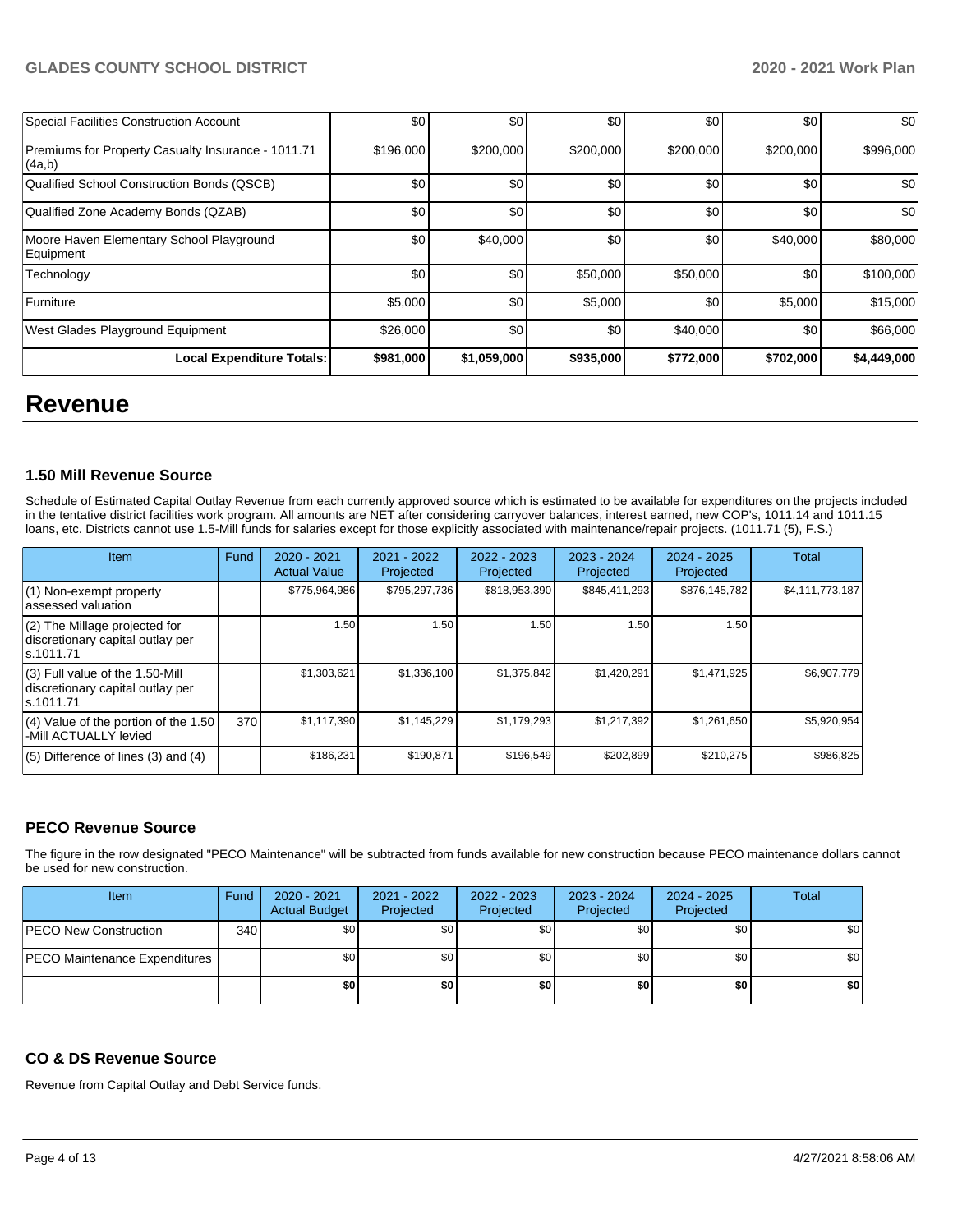| Item                                            | Fund | $2020 - 2021$<br><b>Actual Budget</b> | 2021 - 2022<br>Projected | 2022 - 2023<br>Projected | $2023 - 2024$<br>Projected | $2024 - 2025$<br>Projected | Total     |
|-------------------------------------------------|------|---------------------------------------|--------------------------|--------------------------|----------------------------|----------------------------|-----------|
| CO & DS Cash Flow-through<br><b>Distributed</b> | 360  | \$62,546                              | \$62,546                 | \$62.546                 | \$62,546                   | \$62,546                   | \$312.730 |
| CO & DS Interest on<br>Undistributed CO         | 360  | \$1,797                               | \$1,797                  | \$1,797                  | \$1.797                    | \$1,797                    | \$8,985   |
|                                                 |      | \$64,343                              | \$64,343                 | \$64,343                 | \$64,343                   | \$64,343                   | \$321,715 |

## **Fair Share Revenue Source**

Nothing reported for this section. All legally binding commitments for proportionate fair-share mitigation for impacts on public school facilities must be included in the 5-year district work program.

No

**Sales Surtax Referendum**

Specific information about any referendum for a 1-cent or ½-cent surtax referendum during the previous year.

**Did the school district hold a surtax referendum during the past fiscal year 2019 - 2020?**

# **Additional Revenue Source**

Any additional revenue sources

| Item                                                                                                   | 2020 - 2021<br><b>Actual Value</b> | 2021 - 2022<br>Projected | 2022 - 2023<br>Projected | 2023 - 2024<br>Projected | $2024 - 2025$<br>Projected | Total |
|--------------------------------------------------------------------------------------------------------|------------------------------------|--------------------------|--------------------------|--------------------------|----------------------------|-------|
| Proceeds from a s.1011.14/15 F.S. Loans                                                                | \$0                                | \$0                      | \$0                      | \$0                      | \$0                        | \$0   |
| District Bonds - Voted local bond<br>referendum proceeds per s.9, Art VII<br><b>State Constitution</b> | \$0                                | \$0                      | \$0                      | \$0                      | \$0                        | \$0   |
| Proceeds from Special Act Bonds                                                                        | \$0                                | \$0                      | \$0                      | \$0                      | \$0                        | \$0   |
| Estimated Revenue from CO & DS Bond<br>Sale                                                            | \$0                                | \$0                      | \$0                      | \$0                      | \$0                        | \$0   |
| Proceeds from Voted Capital<br>Improvements millage                                                    | \$0                                | \$0                      | \$0                      | \$0                      | \$0                        | \$0   |
| Other Revenue for Other Capital Projects                                                               | \$0                                | \$0                      | \$0                      | \$0                      | \$0                        | \$0   |
| Proceeds from 1/2 cent sales surtax<br>authorized by school board                                      | \$0                                | \$0                      | \$0                      | \$0                      | \$0                        | \$0   |
| Proceeds from local governmental<br>infrastructure sales surtax                                        | \$0                                | \$0                      | \$0                      | \$0                      | \$0                        | \$0   |
| Proceeds from Certificates of<br>Participation (COP's) Sale                                            | \$0                                | \$0                      | \$0                      | \$0                      | \$0                        | \$0   |
| Classrooms First Bond proceeds amount<br>authorized in FY 1997-98                                      | \$0                                | \$0                      | \$0                      | \$0                      | \$0                        | \$0   |
| <b>Classrooms for Kids</b>                                                                             | \$0                                | \$0                      | \$0                      | \$0                      | \$0                        | \$0   |
| <b>District Equity Recognition</b>                                                                     | \$0                                | \$0                      | \$0                      | \$0                      | \$0                        | \$0   |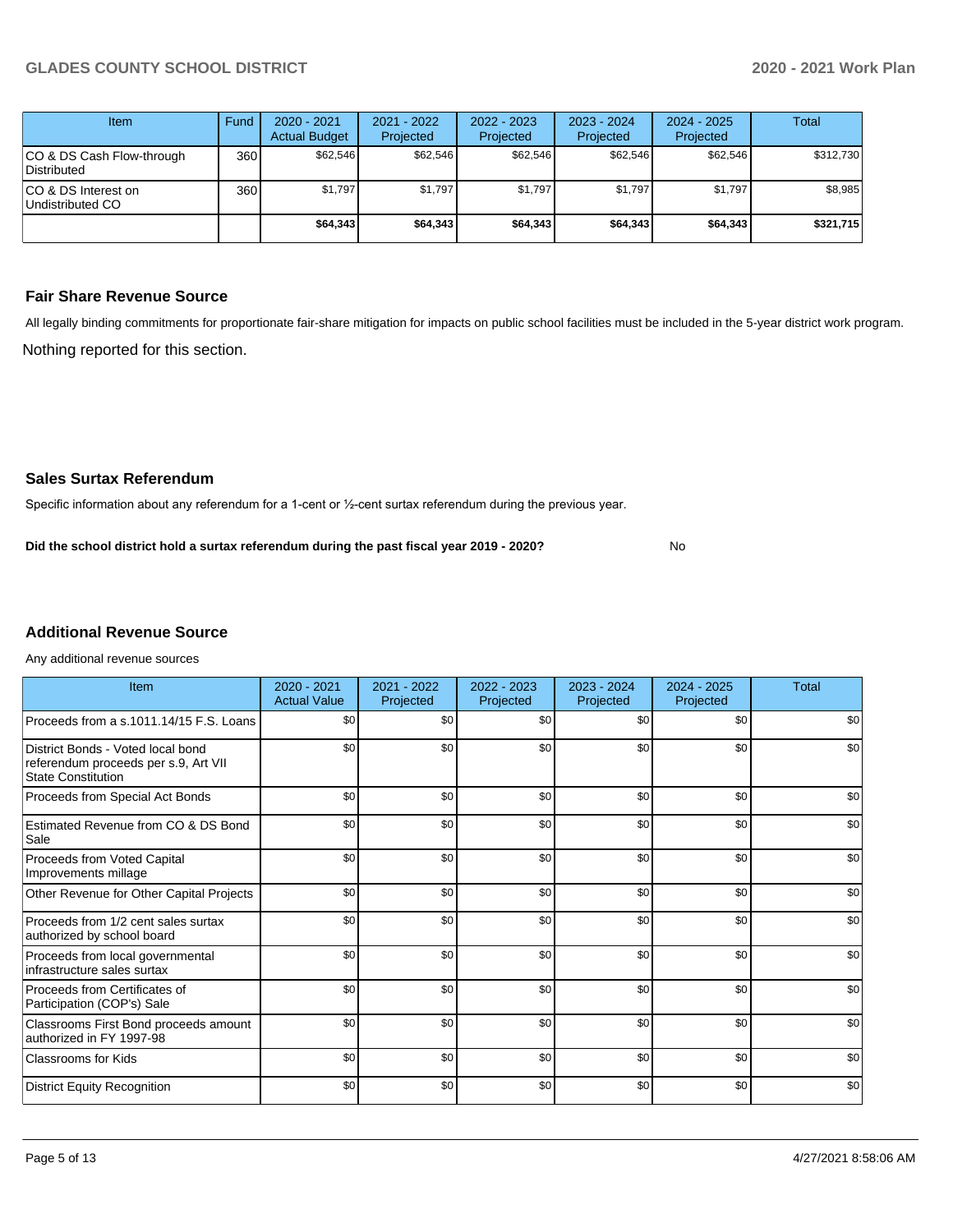# **GLADES COUNTY SCHOOL DISTRICT 2020 - 2021 Work Plan**

| <b>Federal Grants</b>                                                                                                     | \$0       | \$0       | \$0       | \$0       | \$0       | \$0         |
|---------------------------------------------------------------------------------------------------------------------------|-----------|-----------|-----------|-----------|-----------|-------------|
| Proportionate share mitigation (actual<br>cash revenue only, not in kind donations)                                       | \$0       | \$0       | \$0       | \$0       | \$0       | \$0         |
| Impact fees received                                                                                                      | \$250,000 | \$250,000 | \$250,000 | \$250,000 | \$250,000 | \$1,250,000 |
| Private donations                                                                                                         | \$0       | \$0       | \$0       | \$0       | \$0       | \$0         |
| Grants from local governments or not-for-<br>profit organizations                                                         | \$0       | \$0       | \$0       | \$0       | \$0       | \$0         |
| Interest, Including Profit On Investment                                                                                  | \$0       | \$0       | \$0       | \$0       | \$0       | \$0         |
| Revenue from Bonds pledging proceeds<br>from 1 cent or 1/2 cent Sales Surtax                                              | \$0       | \$0       | \$0       | \$0       | \$0       | \$0         |
| <b>Total Fund Balance Carried Forward</b>                                                                                 | \$0       | \$0       | \$0       | \$0       | \$0       | \$0         |
| General Capital Outlay Obligated Fund<br><b>Balance Carried Forward From Total</b><br><b>Fund Balance Carried Forward</b> | \$0       | \$0       | \$0       | \$0       | \$0       | \$0         |
| Special Facilities Construction Account                                                                                   | \$0       | \$0       | \$0       | \$0       | \$0       | \$0         |
| One Cent - 1/2 Cent Sales Surtax Debt<br>Service From Total Fund Balance Carried<br>Forward                               | \$0       | \$0       | \$0       | \$0       | \$0       | \$0         |
| Capital Outlay Projects Funds Balance<br>Carried Forward From Total Fund<br>Balance Carried Forward                       | \$0       | \$0       | \$0       | \$0       | \$0       | \$0         |
| <b>Subtotal</b>                                                                                                           | \$250,000 | \$250,000 | \$250,000 | \$250,000 | \$250,000 | \$1,250,000 |

# **Total Revenue Summary**

| <b>Item Name</b>                                                  | 2020 - 2021<br><b>Budget</b> | $2021 - 2022$<br>Projected | $2022 - 2023$<br>Projected | 2023 - 2024<br>Projected | 2024 - 2025<br>Projected | <b>Five Year Total</b> |
|-------------------------------------------------------------------|------------------------------|----------------------------|----------------------------|--------------------------|--------------------------|------------------------|
| Local 1.5 Mill Discretionary Capital Outlay<br>l Revenue          | \$1,117,390                  | \$1,145,229                | \$1.179.293                | \$1,217,392              | \$1,261,650              | \$5,920,954            |
| <b>PECO</b> and 1.5 Mill Maint and Other 1.5<br>Mill Expenditures | (\$981,000)                  | (\$1,059,000)              | (\$935.000)                | (\$772,000)              | (\$702,000)              | (\$4,449,000)          |
| <b>IPECO Maintenance Revenue</b>                                  | \$0 <sub>1</sub>             | \$0                        | \$0                        | \$0                      | \$0                      | \$0                    |
| <b>Available 1.50 Mill for New</b><br><b>Construction</b>         | \$136,390                    | \$86,229                   | \$244.293                  | \$445.392                | \$559,650                | \$1,471,954            |

| <b>Item Name</b>                      | 2020 - 2021<br><b>Budget</b> | 2021 - 2022<br>Projected | $2022 - 2023$<br>Projected | 2023 - 2024<br>Projected | 2024 - 2025<br>Projected | <b>Five Year Total</b> |
|---------------------------------------|------------------------------|--------------------------|----------------------------|--------------------------|--------------------------|------------------------|
| ICO & DS Revenue                      | \$64,343                     | \$64,343                 | \$64,343                   | \$64,343                 | \$64,343                 | \$321,715              |
| <b>IPECO New Construction Revenue</b> | \$0                          | \$0 <sub>1</sub>         | \$0                        | \$0                      | \$0                      | \$0                    |
| Other/Additional Revenue              | \$250,000                    | \$250,000                | \$250,000                  | \$250,000                | \$250,000                | \$1,250,000            |
| <b>Total Additional Revenue</b>       | \$314,343                    | \$314,343                | \$314,343                  | \$314,343                | \$314,343                | \$1,571,715            |
| <b>Total Available Revenue</b>        | \$450.733                    | \$400,572                | \$558,636                  | \$759.735                | \$873,993                | \$3,043,669            |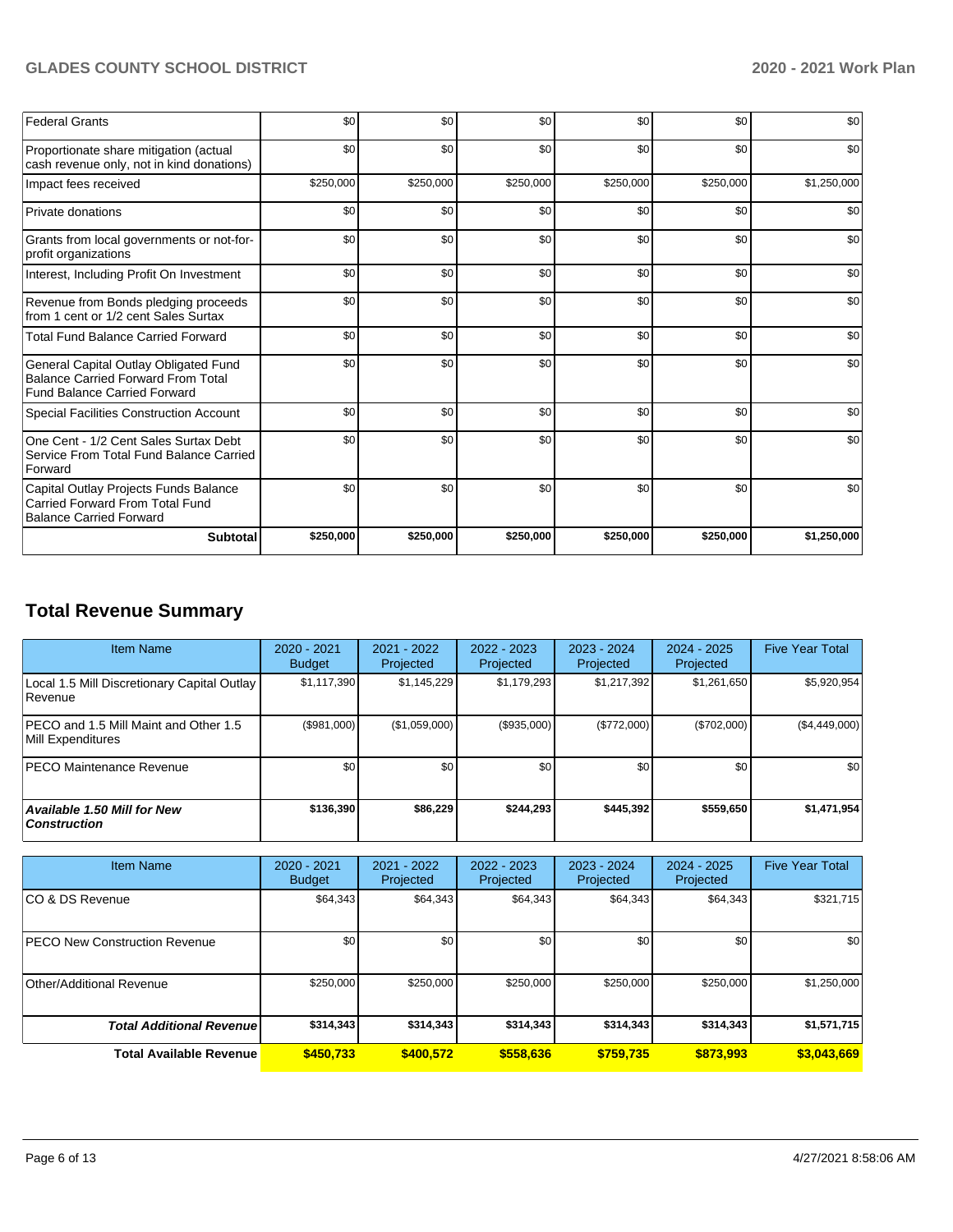# **Project Schedules**

## **Capacity Project Schedules**

Nothing reported for this section. A schedule of capital outlay projects necessary to ensure the availability of satisfactory classrooms for the projected student enrollment in K-12 programs.

Nothing reported for this section.

## **Other Project Schedules**

Major renovations, remodeling, and additions of capital outlay projects that do not add capacity to schools.

| <b>Project Description</b> | Location                                          | 2020 - 2021<br>Actual Budget | 2021 - 2022<br>Projected | 2022 - 2023<br>Projected | 2023 - 2024<br>Projected | 2024 - 2025<br>Projected | Total         | Funded |
|----------------------------|---------------------------------------------------|------------------------------|--------------------------|--------------------------|--------------------------|--------------------------|---------------|--------|
| Combi Oven Project         | <b>IMOORE HAVEN</b><br><b>IMIDDLE/SENIOR HIGH</b> | \$200,000                    | \$0                      | \$0                      | \$0                      | \$0                      | \$200,000 Yes |        |
|                            |                                                   | \$200,000                    | \$0                      | \$0                      | \$0                      | \$0                      | \$200,000     |        |

## **Additional Project Schedules**

Any projects that are not identified in the last approved educational plant survey.

| <b>Project Description</b>           | Location                                           | <b>Num</b> | 2020 - 2021<br>Classroom Actual Budget | 2021 - 2022<br>Projected | $2022 - 2023$<br>Projected | 2023 - 2024<br>Projected | $2024 - 2025$<br>Projected | <b>Total</b>   | Funded |
|--------------------------------------|----------------------------------------------------|------------|----------------------------------------|--------------------------|----------------------------|--------------------------|----------------------------|----------------|--------|
| Classroom Wing<br>  Addition         | <b>WEST GLADES</b><br><b>ELEMENTARY</b>            |            | \$0                                    | \$0                      | \$0                        | \$7,000,000              | \$0                        | \$7,000,000 No |        |
| Classroom Wing<br>Addition/Expansion | <b>MOORE HAVEN</b><br>MIDDLE/SENIOR<br><b>HIGH</b> |            | \$0                                    | \$0                      | \$0                        | \$8,000,000              | \$0                        | \$8,000,000 No |        |
|                                      |                                                    |            | \$0                                    | \$0                      | \$0                        | \$15,000,000             | \$0                        | \$15,000,000   |        |

## **Non Funded Growth Management Project Schedules**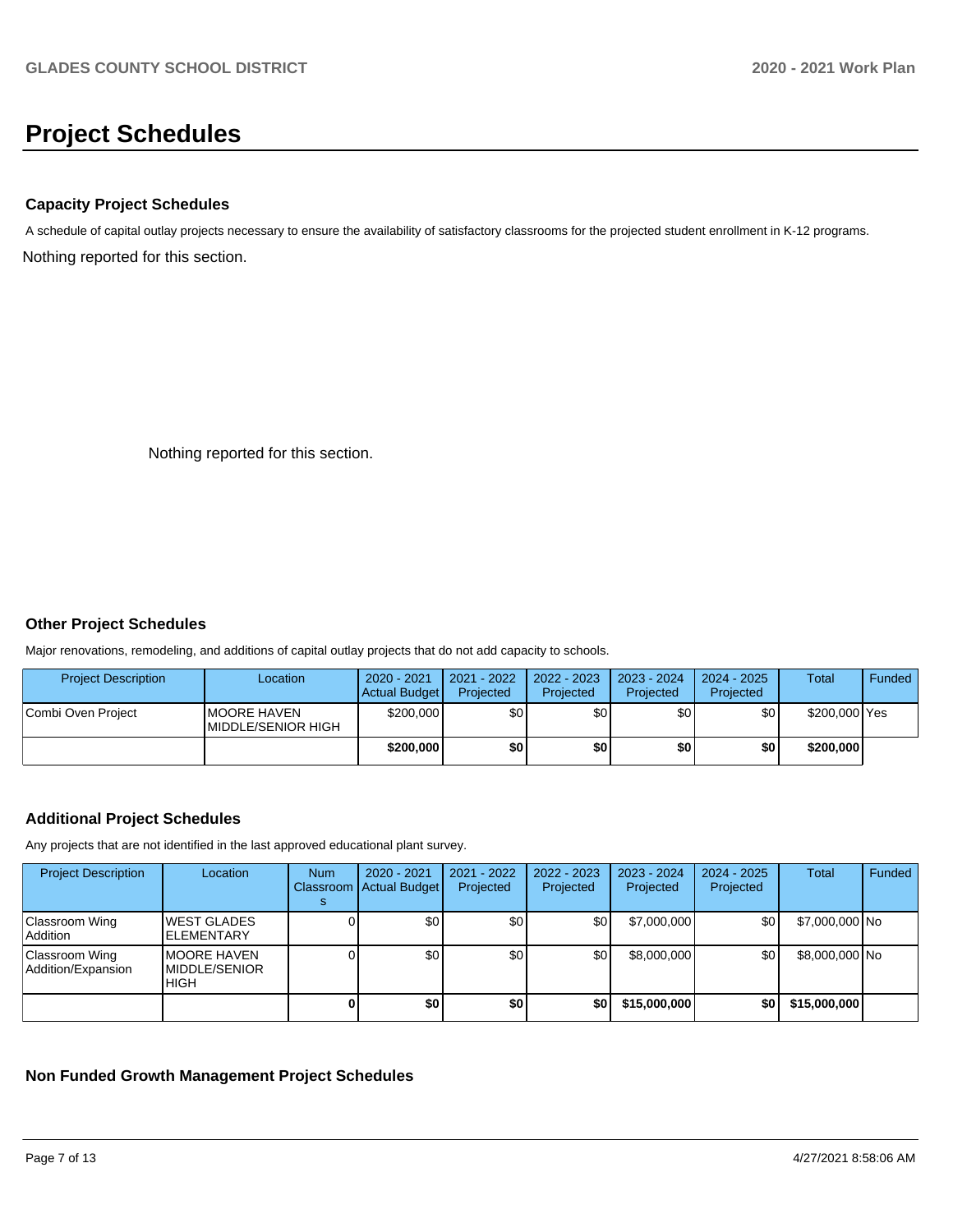## **GLADES COUNTY SCHOOL DISTRICT 2020 - 2021 Work Plan**

Schedule indicating which projects, due to planned development, that CANNOT be funded from current revenues projected over the next five years.

| <b>Project Description</b>                                             | $2020 - 2021$<br><b>Actual Budget</b> | 2021 - 2022<br>Projected | 2022 - 2023<br>Projected | 2023 - 2024<br>Projected | $2024 - 2025$<br>Projected | <b>Total</b>    | Funded |
|------------------------------------------------------------------------|---------------------------------------|--------------------------|--------------------------|--------------------------|----------------------------|-----------------|--------|
| Moore Haven Middle/Senior<br>High Classroom Wing<br>Addition/Expansion | \$0                                   | \$0 <sub>1</sub>         | \$0                      | \$8,000,000              | \$0                        | \$8,000,000 No  |        |
| West Glades Elementary<br><b>Classroom Wing Addition</b>               | \$0                                   | \$0                      | \$0                      | \$7,000,000              | \$0                        | \$7,000,000 No  |        |
| Moore Haven Middle High<br>School Cafeteria Expansion                  | \$0                                   | \$0                      | \$0                      | \$1,500,000              | \$0                        | \$1,500,000 No  |        |
| <b>Expand District Office</b>                                          | \$0                                   | \$0 <sub>1</sub>         | \$0                      | \$3,000,000              | \$0                        | \$3,000,000 No  |        |
| Replace Moore Haven<br><b>Elementary School</b>                        | \$0                                   | \$0                      | \$0                      | \$40,000,000             | \$0                        | \$40,000,000 No |        |
|                                                                        | \$0                                   | \$0                      | \$0                      | \$59,500,000             | \$0                        | \$59,500,000    |        |

# **Tracking**

# **Capacity Tracking**

| Location                            | $2020 -$<br><b>2021 Satis.</b><br>Stu. Sta. | Actual<br>$2020 -$<br><b>2021 FISH</b><br>Capacity | Actual<br>$2019 -$<br>2020<br><b>COFTE</b> | # Class<br>Rooms | Actual<br>Average<br>$2020 -$<br>2021 Class<br><b>Size</b> | Actual<br>$2020 -$<br>2021<br><b>Utilization</b> | <b>New</b><br>Stu.<br><b>Capacity</b> | <b>New</b><br>Rooms to<br>be<br>Added/Re<br>moved | Projected<br>$2024 -$<br>2025<br><b>COFTE</b> | Projected<br>$2024 -$<br>2025<br><b>Utilization</b> | Projected<br>$2024 -$<br>2025 Class<br><b>Size</b> |
|-------------------------------------|---------------------------------------------|----------------------------------------------------|--------------------------------------------|------------------|------------------------------------------------------------|--------------------------------------------------|---------------------------------------|---------------------------------------------------|-----------------------------------------------|-----------------------------------------------------|----------------------------------------------------|
| IMOORE HAVEN<br>IMIDDLE/SENIOR HIGH | 736                                         | 662                                                | 477                                        | 37               | 13 <sup>1</sup>                                            | 72.00 %                                          |                                       |                                                   | 481                                           | 73.00 %                                             | 13                                                 |
| <b>IMOORE HAVEN</b><br> ELEMENTARY  | 631                                         | 631                                                | 374                                        | 34               | 11                                                         | 59.00 %                                          |                                       |                                                   | 375                                           | 59.00 %                                             | 11                                                 |
| <b>BOOKER T</b><br>IWASHINGTON      |                                             |                                                    |                                            |                  |                                                            | 0.00%                                            |                                       |                                                   | 0                                             | 0.00 %                                              | $\overline{0}$                                     |
| IWEST GLADES<br><b>IELEMENTARY</b>  | 802                                         | 721                                                | 637                                        | 38               | 17                                                         | 88.00 %                                          |                                       |                                                   | 645                                           | 89.00 %                                             | 17                                                 |
|                                     | 2,169                                       | 2,014                                              | 1,488                                      | 109              | 14 <sup>1</sup>                                            | 73.88%                                           | n.                                    | 0                                                 | 1,501                                         | 74.53 %                                             | 14                                                 |

The COFTE Projected Total (1,501) for 2024 - 2025 must match the Official Forecasted COFTE Total (1,501 ) for 2024 - 2025 before this section can be completed. In the event that the COFTE Projected Total does not match the Official forecasted COFTE, then the Balanced Projected COFTE Table should be used to balance COFTE.

| Projected COFTE for 2024 - 2025 |       |
|---------------------------------|-------|
| Elementary (PK-3)               | 507   |
| Middle $(4-8)$                  | 683   |
| High (9-12)                     | 311   |
|                                 | 1,501 |

| <b>Grade Level Type</b> | <b>Balanced Projected</b><br>COFTE for 2024 - 2025 |
|-------------------------|----------------------------------------------------|
| Elementary (PK-3)       |                                                    |
| Middle (4-8)            |                                                    |
| High (9-12)             |                                                    |
|                         | $1,50^{\circ}$                                     |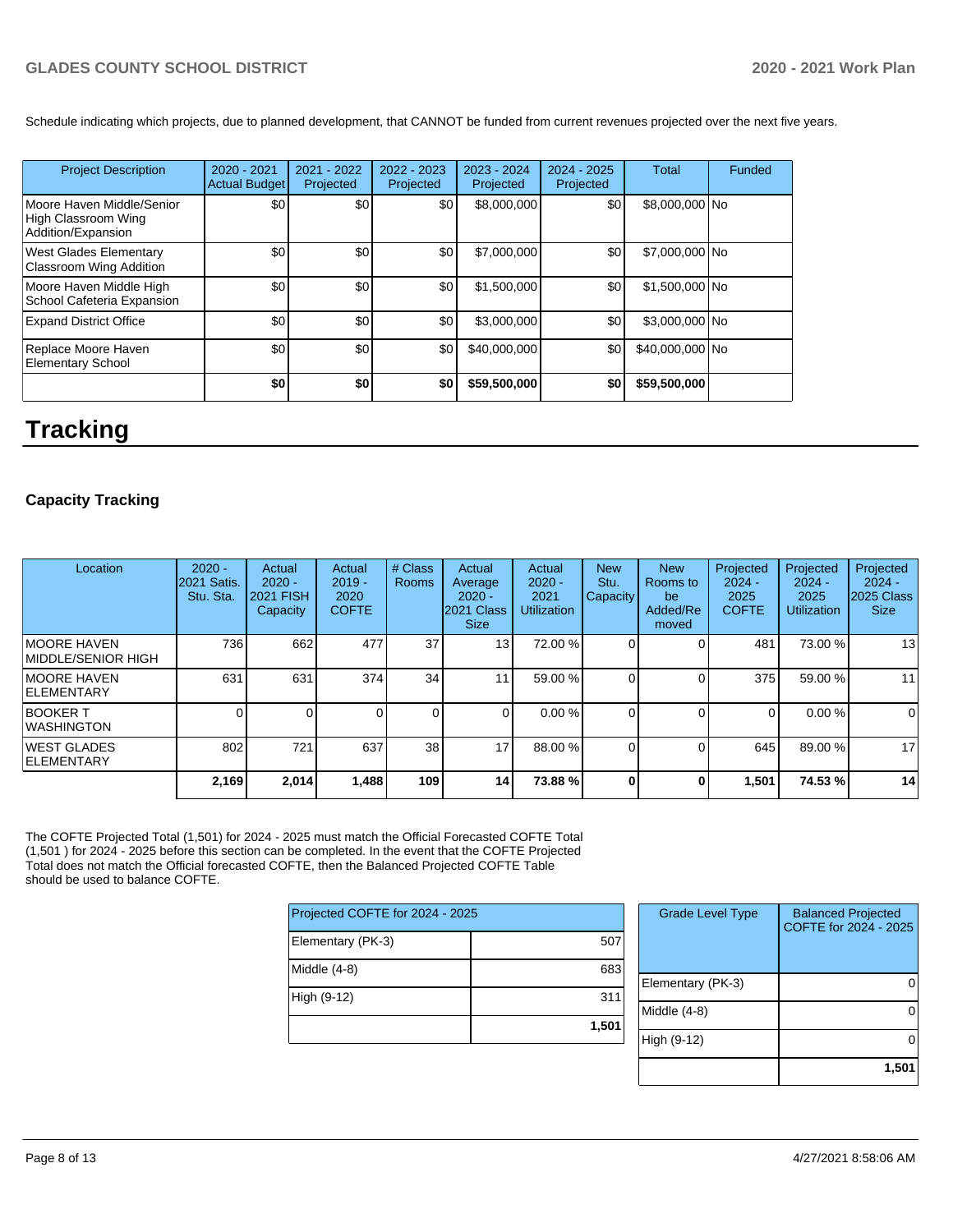### **Relocatable Replacement**

Number of relocatable classrooms clearly identified and scheduled for replacement in the school board adopted financially feasible 5-year district work program.

| Location                                 | 2020 - 2021   2021 - 2022   2022 - 2023   2023 - 2024   2024 - 2025   Year 5 Total |  |   |
|------------------------------------------|------------------------------------------------------------------------------------|--|---|
| WEST GLADES ELEMENTARY                   |                                                                                    |  | 6 |
| <b>Total Relocatable Replacements: I</b> |                                                                                    |  | 6 |

### **Charter Schools Tracking**

Information regarding the use of charter schools.

Nothing reported for this section.

## **Special Purpose Classrooms Tracking**

The number of classrooms that will be used for certain special purposes in the current year, by facility and type of classroom, that the district will, 1), not use for educational purposes, and 2), the co-teaching classrooms that are not open plan classrooms and will be used for educational purposes.

| School | <b>School Type</b>                   | # of Elementary<br>K-3 Classrooms | # of Middle 4-8<br><b>Classrooms</b> | # of High $9-12$<br><b>Classrooms</b> | # of $ESE$<br><b>Classrooms</b> | # of Combo<br><b>Classrooms</b> | <b>Total</b><br>Classrooms |
|--------|--------------------------------------|-----------------------------------|--------------------------------------|---------------------------------------|---------------------------------|---------------------------------|----------------------------|
|        | Total Educational Classrooms: I      |                                   |                                      |                                       |                                 |                                 | 0                          |
| School | <b>School Type</b>                   | # of Elementary<br>K-3 Classrooms | # of Middle 4-8<br><b>Classrooms</b> | # of High $9-12$<br><b>Classrooms</b> | # of $ESE$<br><b>Classrooms</b> | # of Combo<br><b>Classrooms</b> | <b>Total</b><br>Classrooms |
|        | <b>Total Co-Teaching Classrooms:</b> |                                   |                                      |                                       |                                 |                                 | 0                          |

## **Infrastructure Tracking**

**Necessary offsite infrastructure requirements resulting from expansions or new schools. This section should include infrastructure information related to capacity project schedules and other project schedules (Section 4).** 

Not Specified

**Proposed location of planned facilities, whether those locations are consistent with the comprehensive plans of all affected local governments, and recommendations for infrastructure and other improvements to land adjacent to existing facilities. Provisions of 1013.33(12), (13) and (14) and 1013.36 must be addressed for new facilities planned within the 1st three years of the plan (Section 5).** 

Not Specified

**Consistent with Comp Plan?** No

### **Net New Classrooms**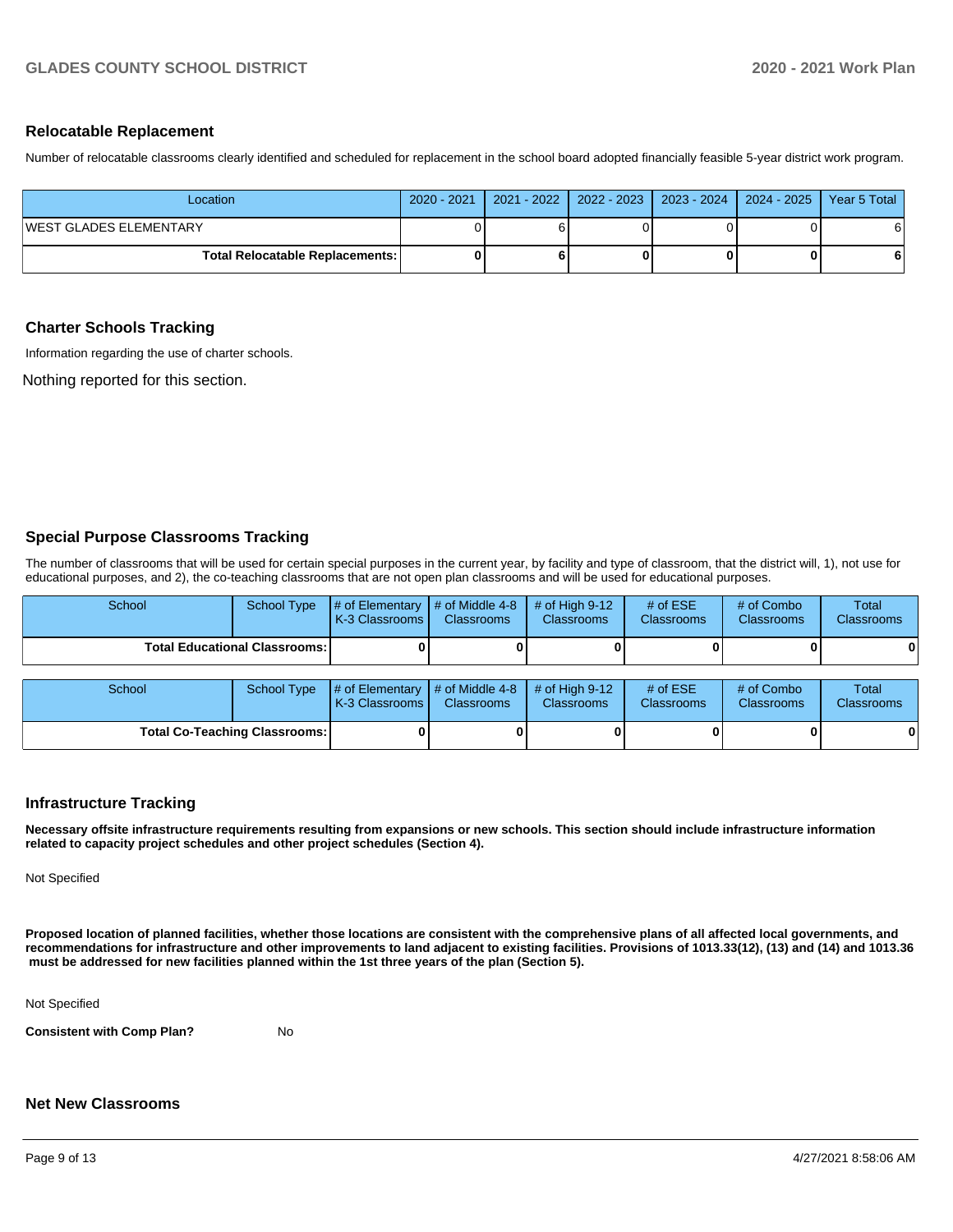The number of classrooms, by grade level and type of construction, that were added during the last fiscal year.

| List the net new classrooms added in the 2019 - 2020 fiscal year. |                                                                                                                                                         |                                 |                              | List the net new classrooms to be added in the 2020 - 2021 fiscal<br>year. |                                                                        |                            |                                |                        |  |
|-------------------------------------------------------------------|---------------------------------------------------------------------------------------------------------------------------------------------------------|---------------------------------|------------------------------|----------------------------------------------------------------------------|------------------------------------------------------------------------|----------------------------|--------------------------------|------------------------|--|
|                                                                   | "Classrooms" is defined as capacity carrying classrooms that are added to increase<br>capacity to enable the district to meet the Class Size Amendment. |                                 |                              |                                                                            | Totals for fiscal year 2020 - 2021 should match totals in Section 15A. |                            |                                |                        |  |
| Location                                                          | $2019 - 2020$ #<br>Permanent                                                                                                                            | 2019 - 2020 #<br><b>Modular</b> | 2019 - 2020 #<br>Relocatable | $2019 - 2020$<br>Total                                                     | 2020 - 2021 #<br>Permanent                                             | $2020 - 2021$ #<br>Modular | $2020 - 2021$ #<br>Relocatable | $2020 - 2021$<br>Total |  |
| Elementary (PK-3)                                                 |                                                                                                                                                         |                                 |                              |                                                                            |                                                                        |                            |                                | 0                      |  |
| Middle (4-8)                                                      |                                                                                                                                                         |                                 |                              |                                                                            |                                                                        |                            |                                | 0                      |  |
| High (9-12)                                                       |                                                                                                                                                         |                                 |                              |                                                                            |                                                                        |                            |                                | $\Omega$               |  |
|                                                                   |                                                                                                                                                         |                                 |                              |                                                                            |                                                                        |                            |                                | 0                      |  |

## **Relocatable Student Stations**

Number of students that will be educated in relocatable units, by school, in the current year, and the projected number of students for each of the years in the workplan.

| <b>Site</b>                            | 2020 - 2021 | 2021 - 2022 | 2022 - 2023 | $2023 - 2024$ | 2024 - 2025 | 5 Year Average |
|----------------------------------------|-------------|-------------|-------------|---------------|-------------|----------------|
| IWEST GLADES ELEMENTARY                | 103         |             |             |               |             | 21             |
| BOOKER T WASHINGTON                    |             |             |             |               |             |                |
| <b>IMOORE HAVEN MIDDLE/SENIOR HIGH</b> |             |             |             |               |             |                |
| MOORE HAVEN ELEMENTARY                 |             |             |             |               |             |                |

| <b>Totals for GLADES COUNTY SCHOOL DISTRICT</b>   |                  |       |       |       |       |                 |
|---------------------------------------------------|------------------|-------|-------|-------|-------|-----------------|
| Total students in relocatables by year.           | 103 <sub>l</sub> |       |       |       |       | 21 <sup>1</sup> |
| Total number of COFTE students projected by year. | ا 502. ا         | 1,523 | 1,516 | 1,527 | 1,501 | 1,514           |
| Percent in relocatables by year.                  | 7 % l            | 0%    | 0%    | 0 % I | 0%    | 1 % l           |

## **Leased Facilities Tracking**

Exising leased facilities and plans for the acquisition of leased facilities, including the number of classrooms and student stations, as reported in the educational plant survey, that are planned in that location at the end of the five year workplan.

| Location                        | # of Leased<br>Classrooms 2020 -<br>2021 | <b>FISH Student</b><br><b>Stations</b> | Owner | # of Leased<br>Classrooms 2024 -<br>2025 | <b>FISH Student</b><br><b>Stations</b> |
|---------------------------------|------------------------------------------|----------------------------------------|-------|------------------------------------------|----------------------------------------|
| IMOORE HAVEN MIDDLE/SENIOR HIGH |                                          |                                        |       |                                          |                                        |
| <b>MOORE HAVEN ELEMENTARY</b>   |                                          |                                        |       |                                          |                                        |
| BOOKER T WASHINGTON             |                                          |                                        |       |                                          |                                        |
| <b>IWEST GLADES ELEMENTARY</b>  |                                          |                                        |       |                                          |                                        |
|                                 |                                          |                                        |       |                                          | 0                                      |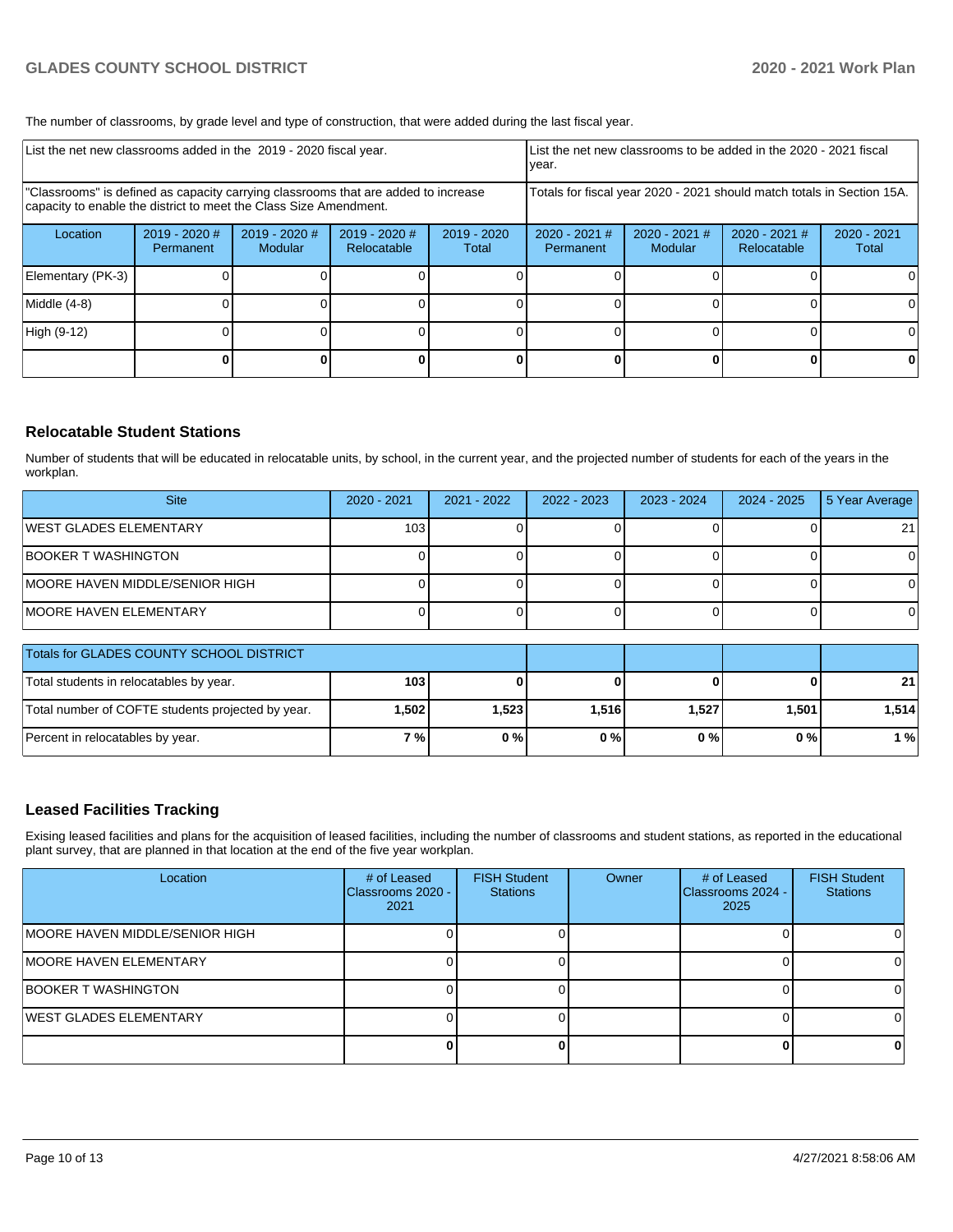## **Failed Standard Relocatable Tracking**

Relocatable units currently reported by school, from FISH, and the number of relocatable units identified as 'Failed Standards'.

Nothing reported for this section.

# **Planning**

### **Class Size Reduction Planning**

**Plans approved by the school board that reduce the need for permanent student stations such as acceptable school capacity levels, redistricting, busing, year-round schools, charter schools, magnet schools, public-private partnerships, multitrack scheduling, grade level organization, block scheduling, or other alternatives.**

Currently the district does not plan to reduce the need for permanent student stations over the next five years.

## **School Closure Planning**

**Plans for the closure of any school, including plans for disposition of the facility or usage of facility space, and anticipated revenues.** 

None expected

# **Long Range Planning**

### **Ten-Year Maintenance**

District projects and locations regarding the projected need for major renovation, repair, and maintenance projects within the district in years 6-10 beyond the projects plans detailed in the five years covered by the work plan.

Nothing reported for this section.

### **Ten-Year Capacity**

Schedule of capital outlay projects projected to ensure the availability of satisfactory student stations for the projected student enrollment in K-12 programs for the future 5 years beyond the 5-year district facilities work program.

Nothing reported for this section.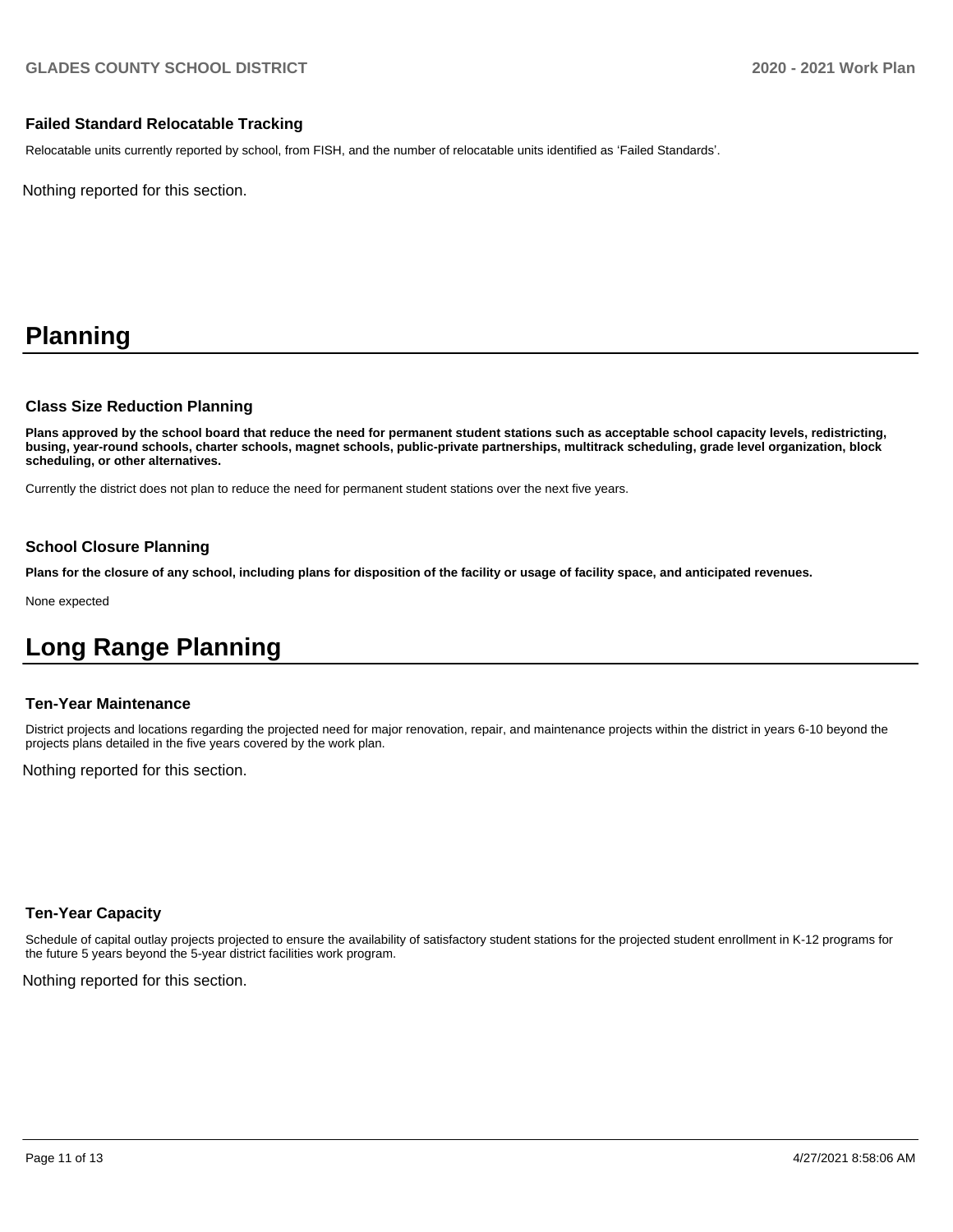## **Ten-Year Planned Utilization**

Schedule of planned capital outlay projects identifying the standard grade groupings, capacities, and planned utilization rates of future educational facilities of the district for both permanent and relocatable facilities.

| <b>Grade Level Projections</b>         | <b>FISH</b><br><b>Student</b><br><b>Stations</b> | Actual 2019 -<br><b>2020 FISH</b><br>Capacity | Actual<br>$2019 -$<br>2020<br><b>COFTE</b> | Actual 2019 - 2020<br><b>Utilization</b> | Actual 2020 - 2021 / 2029 - 2030 new<br>Student Capacity to be added/removed | Projected 2029<br>2030 COFTE | Projected 2029 -<br>2030 Utilization |
|----------------------------------------|--------------------------------------------------|-----------------------------------------------|--------------------------------------------|------------------------------------------|------------------------------------------------------------------------------|------------------------------|--------------------------------------|
| Elementary - District<br><b>Totals</b> | 631                                              | 631                                           | 373.97                                     | 59.27 %                                  |                                                                              | 635                          | 100.63%                              |
| Middle - District Totals               | 1.538                                            | .383                                          | 1.114.01                                   | 80.55 %                                  |                                                                              | 1.390                        | 100.51 %                             |
| High - District Totals                 |                                                  |                                               | 0.00                                       | $0.00 \%$                                |                                                                              |                              | 0.00%                                |
| Other - ESE, etc                       |                                                  |                                               | 0.00                                       | 0.00%                                    |                                                                              |                              | 0.00%                                |
|                                        | 2,169                                            | 2,014                                         | 1,487.98                                   | 73.88%                                   |                                                                              | 2,025                        | 100.55 %                             |

**Combination schools are included with the middle schools for student stations, capacity, COFTE and utilization purposes because these facilities all have a 90% utilization factor. Use this space to explain or define the grade groupings for combination schools.** 

No comments to report.

### **Ten-Year Infrastructure Planning**

**Proposed Location of Planned New, Remodeled, or New Additions to Facilities in 06 thru 10 out years (Section 28).**

Nothing reported for this section.

Plans for closure of any school, including plans for disposition of the facility or usage of facility space, and anticipated revenues in the 06 thru 10 out **years (Section 29).**

Nothing reported for this section.

### **Twenty-Year Maintenance**

District projects and locations regarding the projected need for major renovation, repair, and maintenance projects within the district in years 11-20 beyond the projects plans detailed in the five years covered by the work plan.

Nothing reported for this section.

## **Twenty-Year Capacity**

Schedule of capital outlay projects projected to ensure the availability of satisfactory student stations for the projected student enrollment in K-12 programs for the future 11-20 years beyond the 5-year district facilities work program.

Nothing reported for this section.